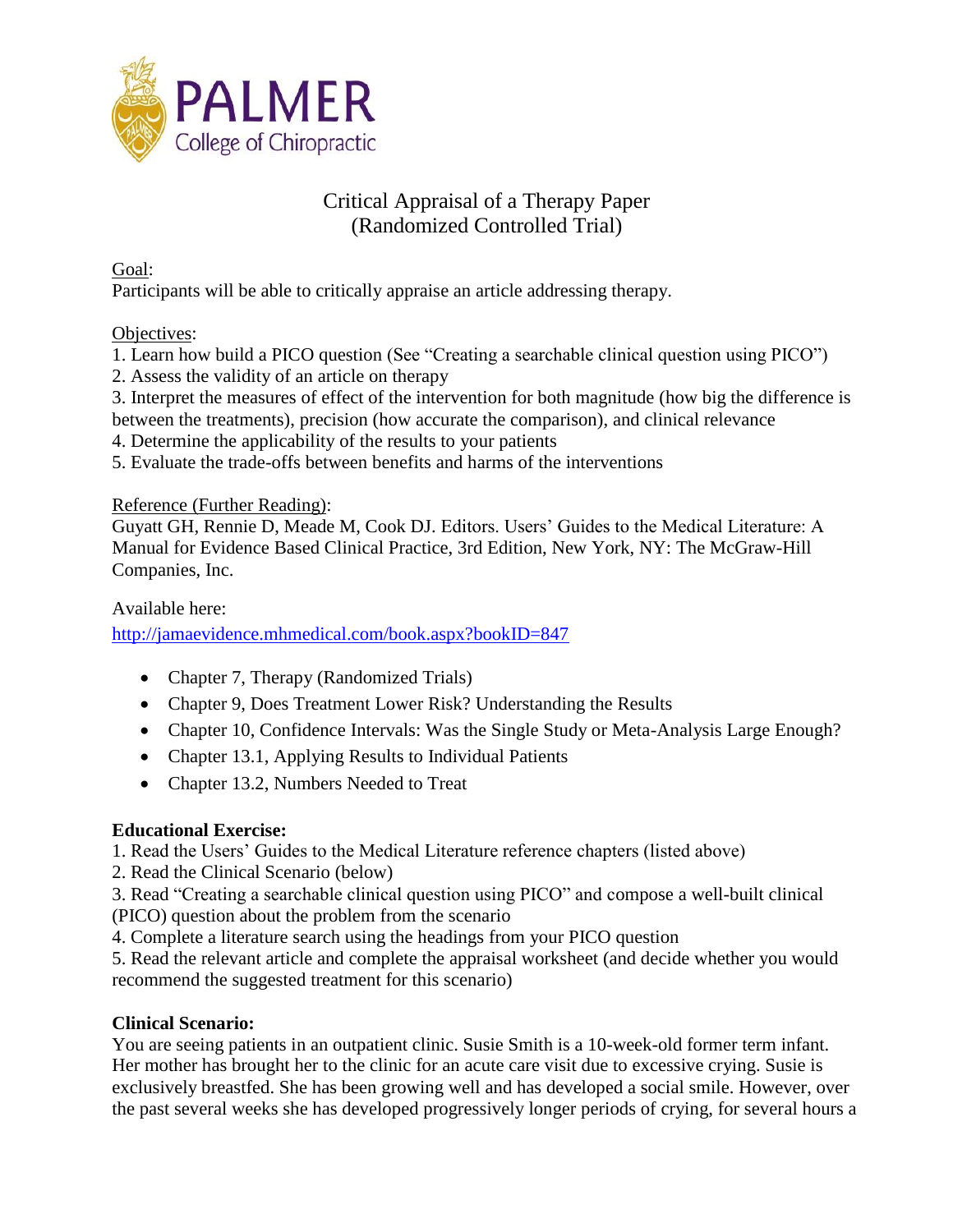day, every day. The crying occurs throughout the day but is significantly worse in the afternoon and evening. Susie's mother feels that this is colic and has tried everything her friends and family have recommended for colic, but nothing is working. She recently read in a parenting magazine that probiotics may help "cure" colic. She is desperate and asks you to prescribe probiotics for Susie. You perform a history and physical exam and determine that Susie meets accepted criteria for colic. You give Susie's mother your clinic's handout for parents on surviving colic and recommend new strategies for Susie's mother to try. You also provide a recording sheet to record Susie's crying times and other symptoms for the next week. You then schedule her back in one week to follow up and report on how Susie is doing, with her colic record.

**PICO** question from above scenario: **P** (patient or problem) **I** (intervention) **C** (comparison) **O** (outcome)

After going to PubMed 'clinical queries' and putting in your search terms: colic and probiotics, you find the article:

#### **Szajewska H, et al. Lactobacillus reuteri DSM 17938 for the management of infantile colic in breastfed infants: a randomized, double-blind, placebo-controlled trial. J Pediatr. 2013 Feb;162(2):257-62.**

You scan the article and it appears relevant to your clinical scenario.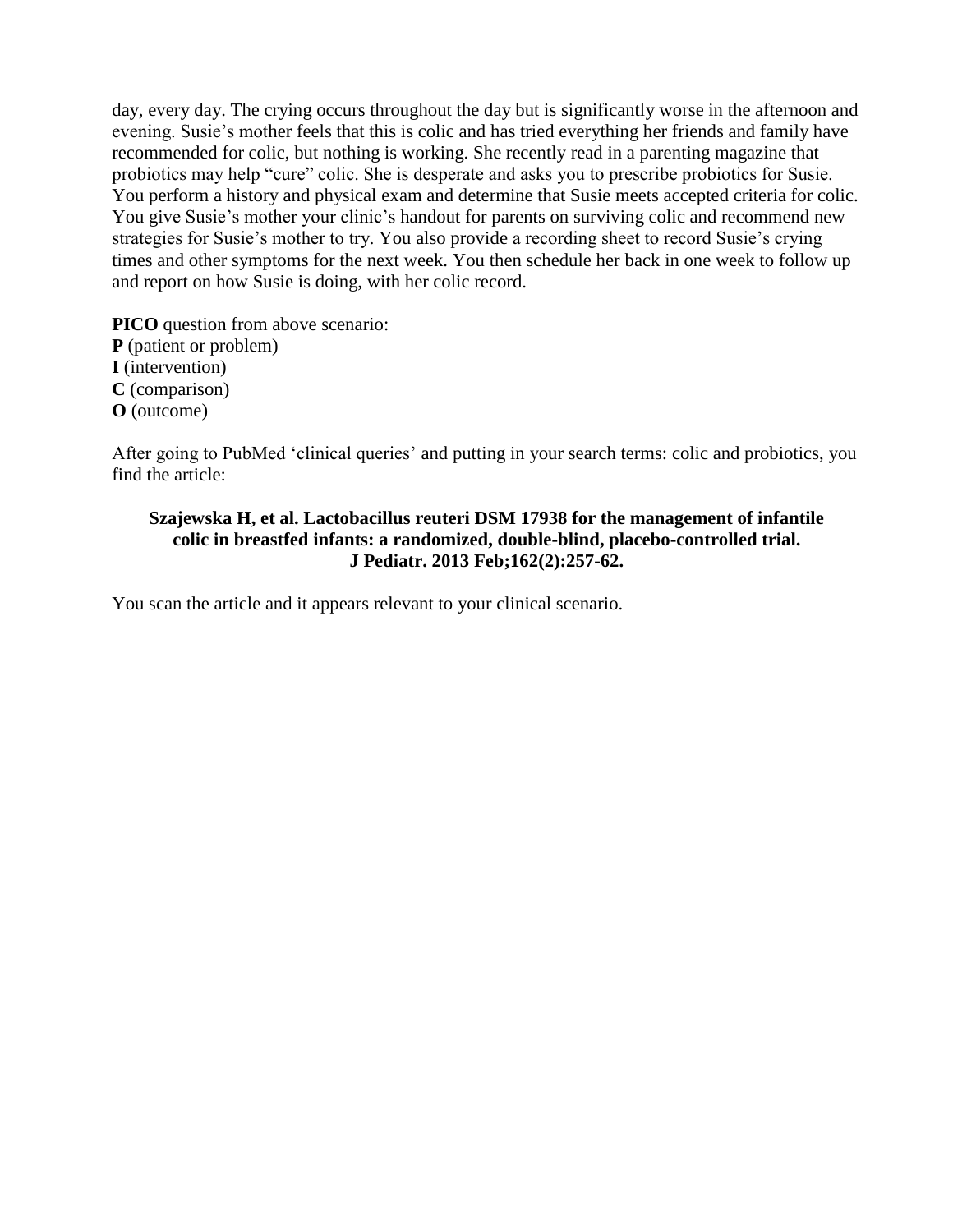

# **CRITICAL REVIEW FORM: THERAPY (RCT)**

Identify and outline your clinical question in plain language:

| Build a PICO:                                                                                                 |  |  |  |  |
|---------------------------------------------------------------------------------------------------------------|--|--|--|--|
| P                                                                                                             |  |  |  |  |
| $\mathbf I$                                                                                                   |  |  |  |  |
| $\overline{\overline{C}}$                                                                                     |  |  |  |  |
|                                                                                                               |  |  |  |  |
| Preferred Resource:<br>$\Box$ Meta-analysis/Systematic Review<br>$\Box$ RCT $\Box$ Cohort $\Box$ Case Control |  |  |  |  |
| Databases Searched:                                                                                           |  |  |  |  |
|                                                                                                               |  |  |  |  |
|                                                                                                               |  |  |  |  |
| Resource Acquired:                                                                                            |  |  |  |  |
|                                                                                                               |  |  |  |  |
|                                                                                                               |  |  |  |  |
| Did intervention and control groups start with the same prognosis?                                            |  |  |  |  |
| Were patients randomized?                                                                                     |  |  |  |  |
| Was group allocation concealed?                                                                               |  |  |  |  |
| Were patients in the study<br>groups similar with respect to<br>known prognostic variables?                   |  |  |  |  |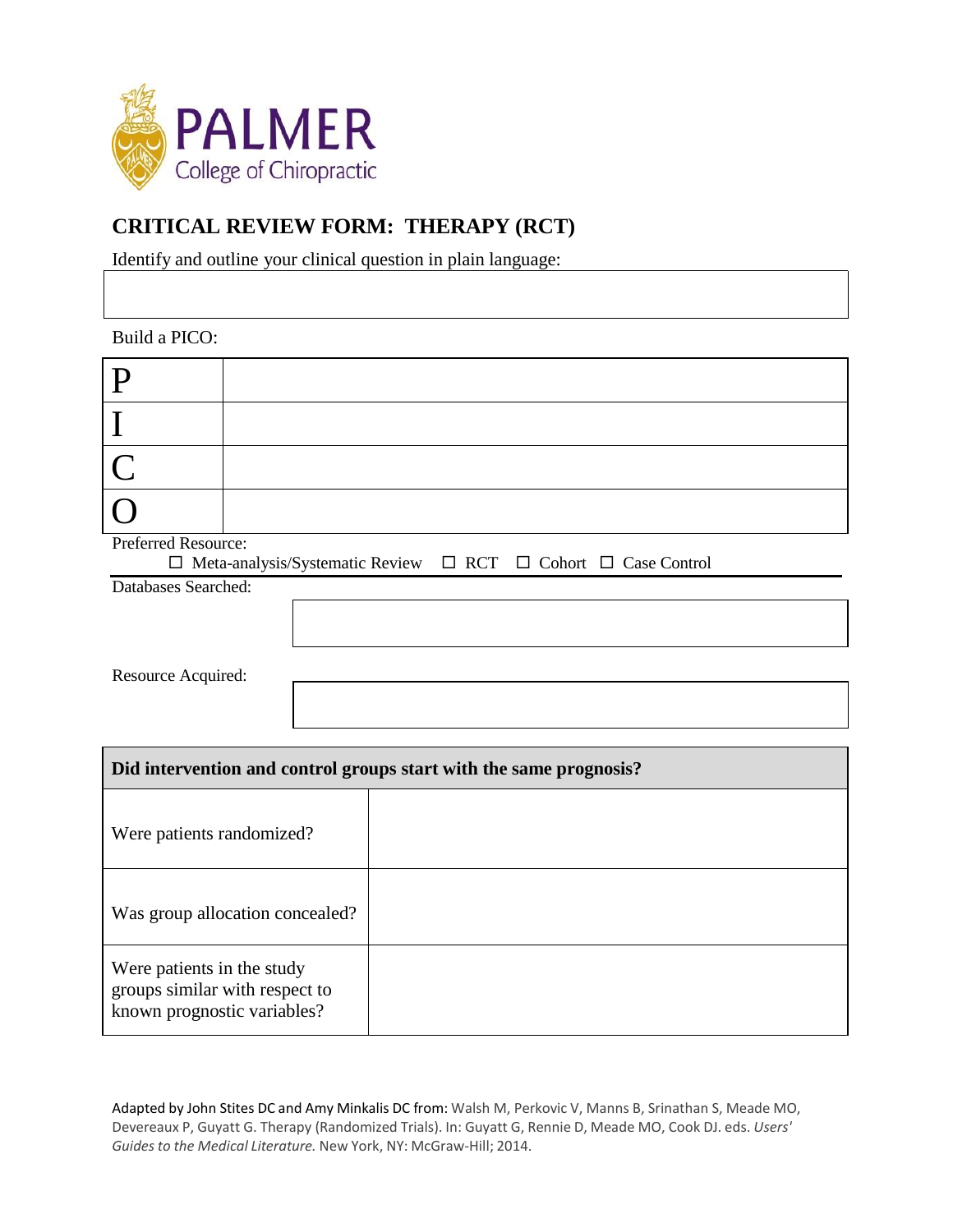| Was prognostic balance maintained as the study progressed?                     |  |  |  |  |
|--------------------------------------------------------------------------------|--|--|--|--|
| To what extent was the study<br>blinded?                                       |  |  |  |  |
| Were the groups prognostically balanced at the study's completion?             |  |  |  |  |
| Was follow-up complete?                                                        |  |  |  |  |
| Were patients analyzed in the<br>groups to which they were first<br>allocated? |  |  |  |  |
| What are the results?                                                          |  |  |  |  |
| How large was the<br>treatment effect?                                         |  |  |  |  |
| How precise was the estimate of the treatment effect?                          |  |  |  |  |
| What were the confidence<br>intervals?                                         |  |  |  |  |
| Strength of Evidence <sup>.</sup>                                              |  |  |  |  |

Strength of Evidence:

------------------------------------------------------------------------------------------------------

High Quality

How does this apply to your patient?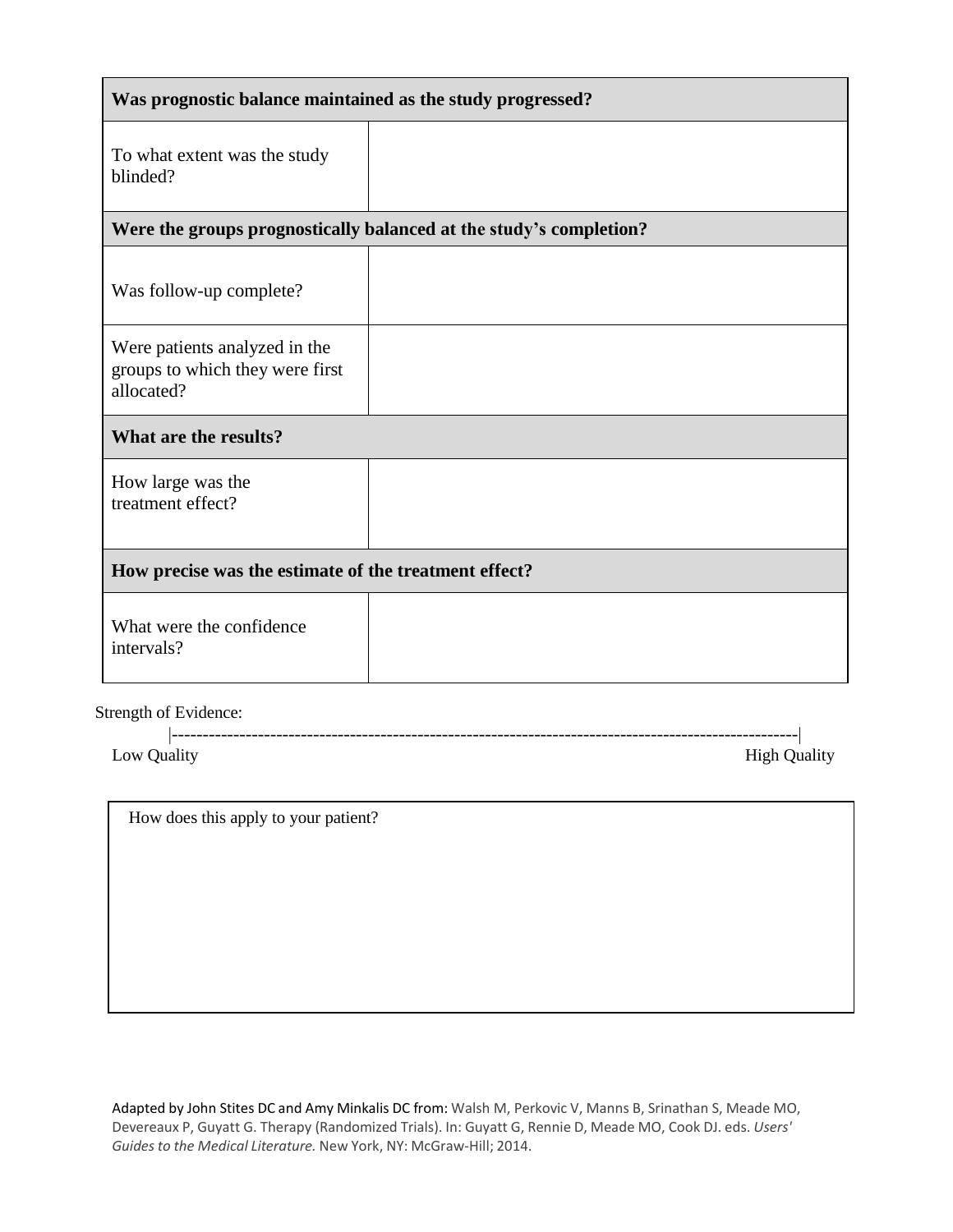

# **CRITICAL REVIEW FORM: THERAPY (RCT)**

Identify and outline your clinical question in plain language:

Do probiotics help with infantile colic?

#### Build a PICO:

|                                                                                                 | Colic                                  |  |  |  |
|-------------------------------------------------------------------------------------------------|----------------------------------------|--|--|--|
|                                                                                                 | Probiotics                             |  |  |  |
|                                                                                                 | N/A                                    |  |  |  |
|                                                                                                 | Decreased colic symptoms (crying time) |  |  |  |
| Preferred Resource:                                                                             |                                        |  |  |  |
| $\mathbf{Z}$ RCT<br>$\Box$ Meta-analysis/Systematic Review<br>$\Box$ Cohort $\Box$ Case Control |                                        |  |  |  |

Databases Searched:

PubMed

Resource Acquired:

Lactobacillus reuteri DSM 17938 for the management of infantile colic in breastfed infants: a randomized, double-blind, placebo-controlled trial

| Did intervention and control groups start with the same prognosis?                          |                                                                                                                                 |  |  |  |
|---------------------------------------------------------------------------------------------|---------------------------------------------------------------------------------------------------------------------------------|--|--|--|
| Were patients randomized?                                                                   | Yes. A computer-generated randomization list was used. Patients<br>were randomized in blocks of 6.                              |  |  |  |
| Was group allocation concealed?                                                             | Yes. An independent person prepared the randomization schedule<br>and oversaw the packaging and labeling of the study products. |  |  |  |
| Were patients in the study<br>groups similar with respect to<br>known prognostic variables? | No. Table 1 shows that the experimental group had more patients<br>with a family history of allergy in it. Otherwise, yes.      |  |  |  |